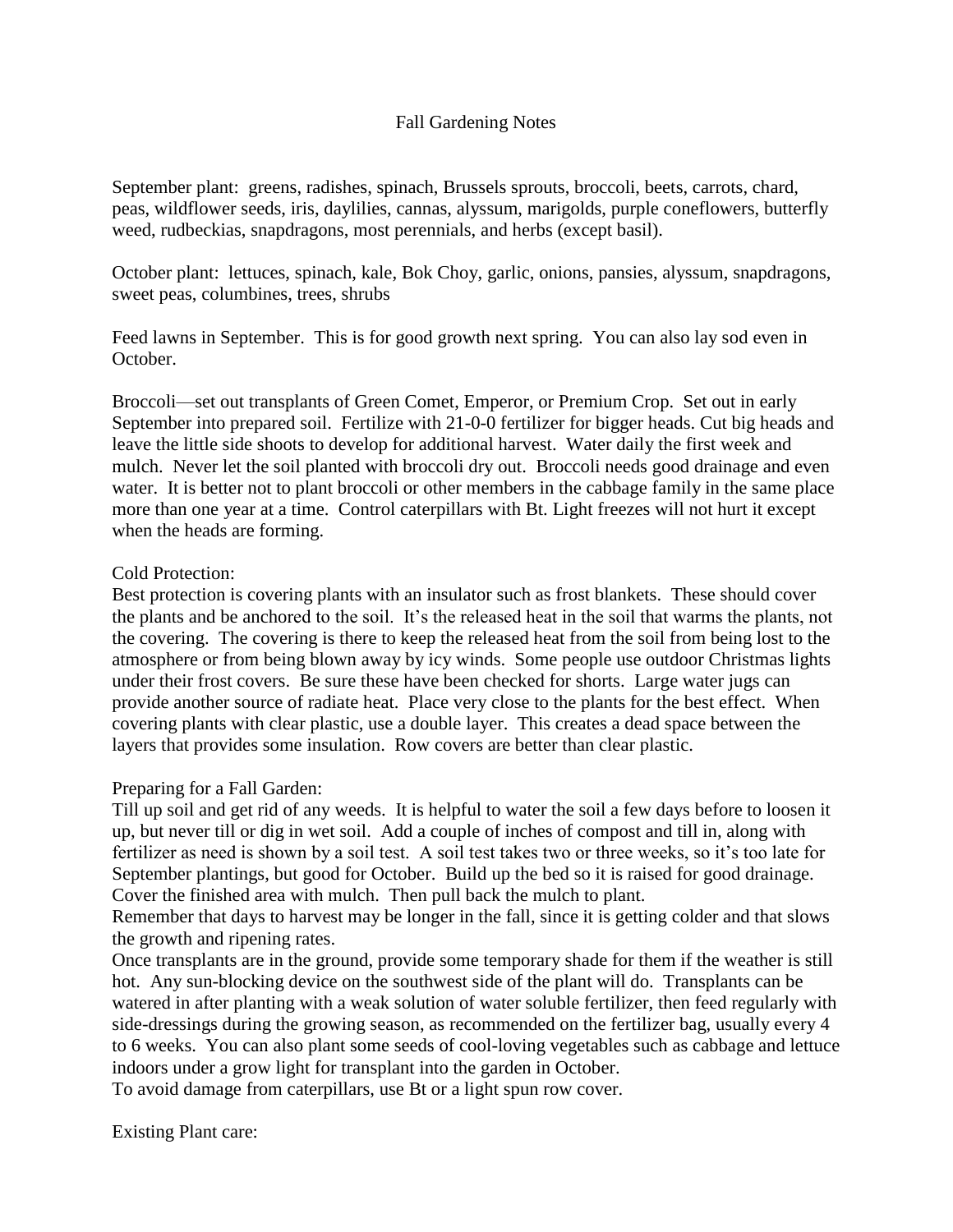Shear back rose bushes, salvias, and butterfly bushes by about one-third. Fertilize. Add fall blooming transplants, such as mums, Mexican mint marigolds, fall asters, obedient plant, and fall ornamental grasses. Strawberries planted in the fall are the best ones. They grow all winter and have a better crop in the spring. Remove all flowers that form in the fall months to concentrate on root growth. Raised beds are best for good drainage. Drip watering systems are best. The best variety is Chandler.

Elbon Rye can be planted as a green manure this fall to be tilled into the soil in the late winter at least a month before spring planting.

Cut blackberry canes back to the ground. This will provide new fruiting canes for next year.

## Growing Garlic:

Plant as close to the autumnal equinox as possible. Plant the cloves four to six inches apart to give them plenty of room to grow. Plant each clove about 3 inches deep in loose, well-draining soil rich with organic matter. You can add one pound of blood meal to each 10 feet row. The largest cloves grow the largest bulbs. Mulch heavily after planting. When the green plants begin to grow through the mulch in the spring, apply a foliar feeding every two weeks. Water regularly, but stop in June to allow the bulbs to form better. Keep weeds pulled at all times. As the leaves begin to die back in June, harvest while there are just a few green leaves left to each bulb. Dig carefully and brush off the soil gently. Let dry in good circulation for four to six weeks. Store dried bulbs in net bags. Do not refrigerate. Be careful not to bruise garlic at any stage of growth or harvest.

# Wildflower preparation:

Find a spot with good drainage and full sun. The soil should not be too rich. Remove existing weeds or grass. For Bermuda, you will need to use a weed killer several weeks before planting. Lightly scrape the soil to till down to about 2 inches. Broadcast seeds, then pat down. Do not cover the seeds with dirt, just make sure they are in good contact with the soil. Some suggested wildflowers are bluebonnets, Indian blanket, lemon mint, Mexican hat, purple coneflower, etc. Try to get Texas grown and harvested seeds, such as those from local wildflower farms.

# Tree planting:

Fall planted trees will grow roots throughout most of the winter and be much more prepared for hot weather next summer. When choosing an oak, burr oak and chinquapin are better as they are not as susceptible to Oak Wilt. Water during the fall and winter if it doesn't rain enough. Dormant trees still need water.

### Perennials to plant in the fall:

For full sun: Blackfoot daisy, Copper Canyon Daisy, Maximilian sunflower, santolina, iris, roses, butterfly bush, Scabiosa, lantana, coral honeysuckle, Salvia, perennial bulbs, and pinks. For Shade: Columbine, Turk's cap

Divide: Amaryllis, Cannas, Daylilies, Iris, Liriope, ferns, and perennials that have gotten too large. Replant elsewhere or share with others.

Plant seeds of poppies and larkspurs in October. Plant pansies in October also. You can also dig up caladium bulbs and let them dry. Store in a cool, dry area that doesn't go below about 55 degrees.